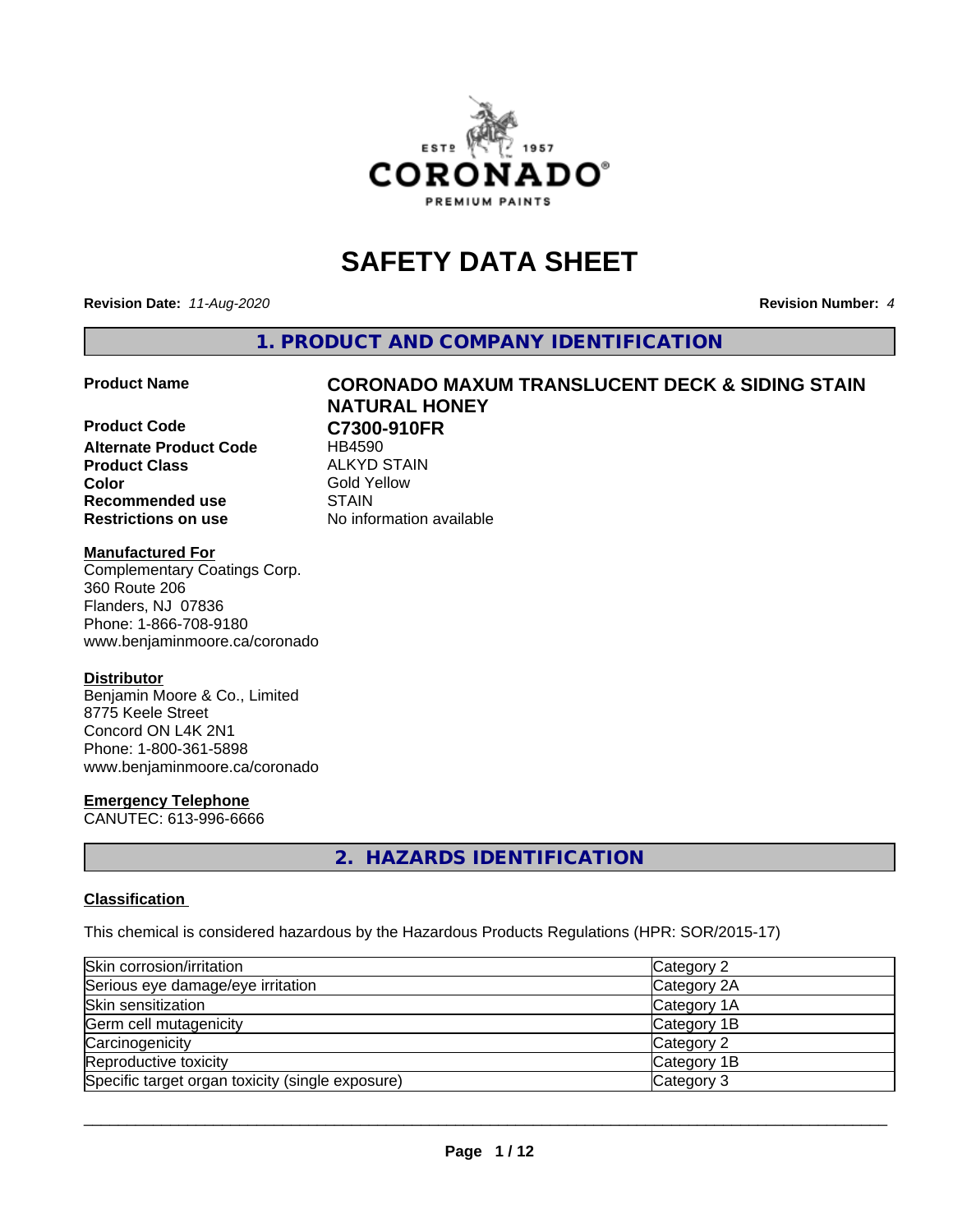| Specific target organ toxicity (repeated exposure) | <b>ICategory</b> |
|----------------------------------------------------|------------------|
| Aspiration toxicity                                | <b>Category</b>  |
| Flammable liquids                                  | Category 3       |
| Physical hazard not otherwise classified           | Category         |

### **Label elements**

### **Danger**

# **Hazard statements**

Causes skin irritation Causes serious eye irritation May cause an allergic skin reaction May cause genetic defects Suspected of causing cancer May damage fertility or the unborn child May cause respiratory irritation Causes damage to organs through prolonged or repeated exposure May be fatal if swallowed and enters airways Flammable liquid and vapor Risk of spontaneous combustion



**Appearance** liquid **Odor** solvent

# **Precautionary Statements - Prevention**

Obtain special instructions before use Do not handle until all safety precautions have been read and understood Use personal protective equipment as required Wash face, hands and any exposed skin thoroughly after handling Contaminated work clothing should not be allowed out of the workplace Do not breathe dust/fume/gas/mist/vapors/spray Do not eat, drink or smoke when using this product Use only outdoors or in a well-ventilated area Keep away from heat, hot surfaces, sparks, open flames and other ignition sources. No smoking Keep container tightly closed Ground/bond container and receiving equipment Use explosion-proof electrical/ventilating/lighting/equipment Use only non-sparking tools Take precautionary measures against static discharge Keep cool Wear protective gloves/protective clothing/eye protection/face protection Immediately after use, place rags, steel wool or waste used with this product in a sealed water-filled metal container or lay flat to dry.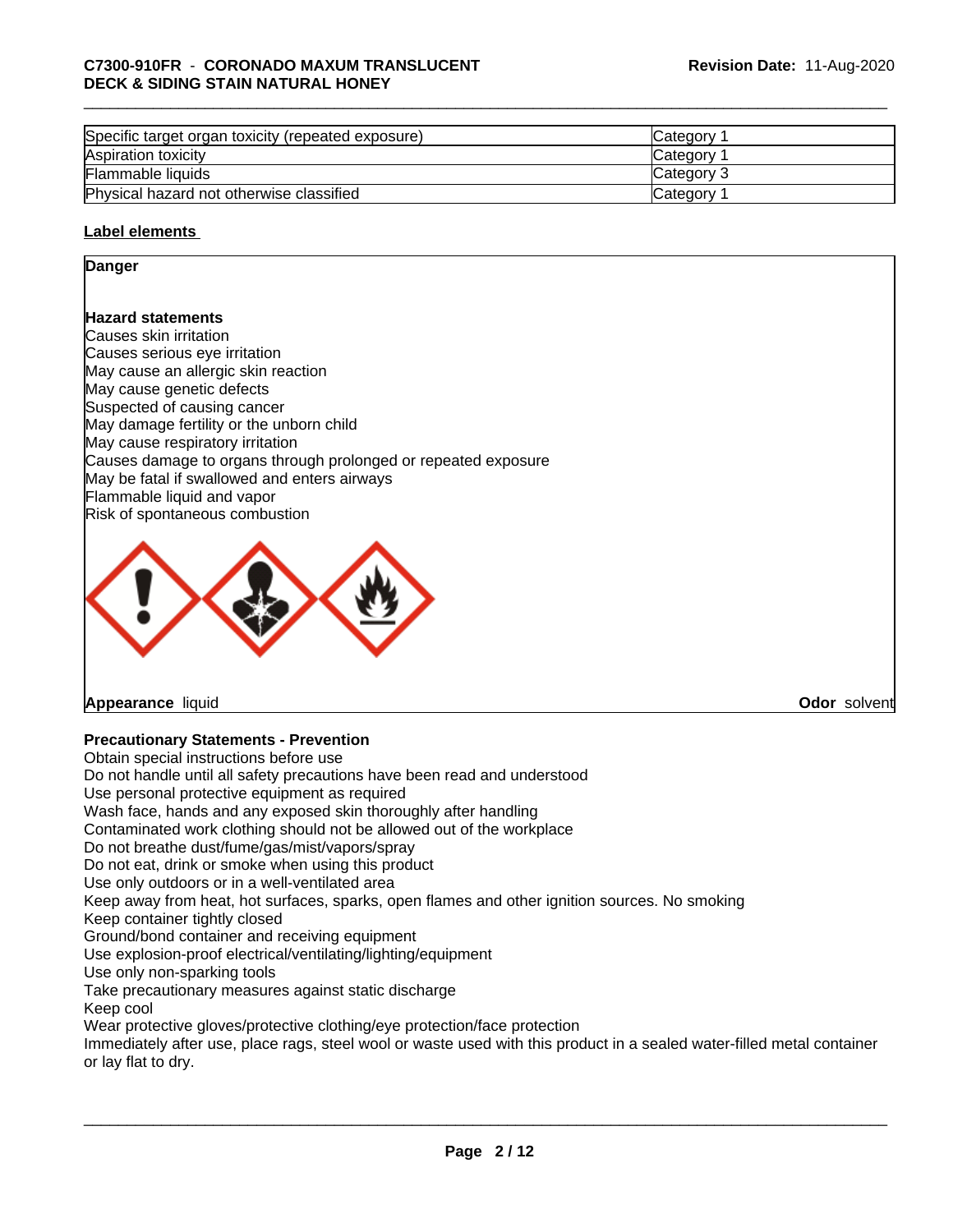# **Precautionary Statements - Response**

IF exposed or concerned: Get medical advice/attention

# **Eyes**

IF IN EYES: Rinse cautiously with water forseveral minutes. Remove contact lenses, if present and easy to do. Continue rinsing

If eye irritation persists: Get medical advice/attention

#### **Skin**

If skin irritation or rash occurs: Get medical advice/attention

IF ON SKIN (or hair): Remove/Take off immediately all contaminated clothing. Rinse skin with water/shower

Wash contaminated clothing before reuse

# **Inhalation**

IF INHALED: Remove victim to fresh air and keep at rest in a position comfortable for breathing

# **Ingestion**

IF SWALLOWED: Immediately call a POISON CENTER or doctor/physician Do NOT induce vomiting **Fire**

In case of fire: Use CO2, dry chemical, or foam for extinction

# **Precautionary Statements - Storage**

Store locked up Store in a well-ventilated place. Keep container tightly closed

### **Precautionary Statements - Disposal**

Dispose of contents/container to an approved waste disposal plant

Materials such as rags used with this product may begin to burn by themselves. After use, put rags in water or lay flat to dry, then discard.

# **Other information**

No information available

# **3. COMPOSITION INFORMATION ON COMPONENTS**

| <b>Chemical name</b>                          | CAS No.        | Weight-%      | <b>Hazardous Material</b><br>registry number<br>(HMIRA registry #) | Date HMIRA filed and<br>Information Review Act date exemption granted<br>(if applicable) |
|-----------------------------------------------|----------------|---------------|--------------------------------------------------------------------|------------------------------------------------------------------------------------------|
| 4-Chlorobenzotrifluoride                      | 98-56-6        | $10 - 30%$    |                                                                    |                                                                                          |
| Distillates, petroleum,<br>hydrotreated light | 64742-47-8     | $7 - 13%$     |                                                                    |                                                                                          |
| Stoddard solvent                              | 8052-41-3      | $1 - 5%$      |                                                                    |                                                                                          |
| Silica amorphous                              | 7631-86-9      | $1 - 5%$      |                                                                    |                                                                                          |
| Nepheline syenite                             | 37244-96-5     | - 5%          |                                                                    |                                                                                          |
| Zinc borate hydrate                           | 138265-88-0    | $1 - 5%$      |                                                                    |                                                                                          |
| Carbamic acid,                                | 10605-21-7     | $0.1 - 0.25%$ |                                                                    |                                                                                          |
| 1H-benzimidazol-2-yl-, methyl                 |                |               |                                                                    |                                                                                          |
| ester                                         |                |               |                                                                    |                                                                                          |
| Ethyl benzene                                 | $100 - 41 - 4$ | $0.1 - 0.25%$ |                                                                    |                                                                                          |
| Methyl ethyl ketoxime                         | 96-29-7        | $0.1 - 0.25%$ |                                                                    |                                                                                          |
| Cobalt bis(2-ethylhexanoate)                  | 136-52-7       | $0.1 - 0.25%$ |                                                                    |                                                                                          |

#### **Confidential Business Information note**

\*The exact percentage (concentration) of composition has been withheld as a trade secret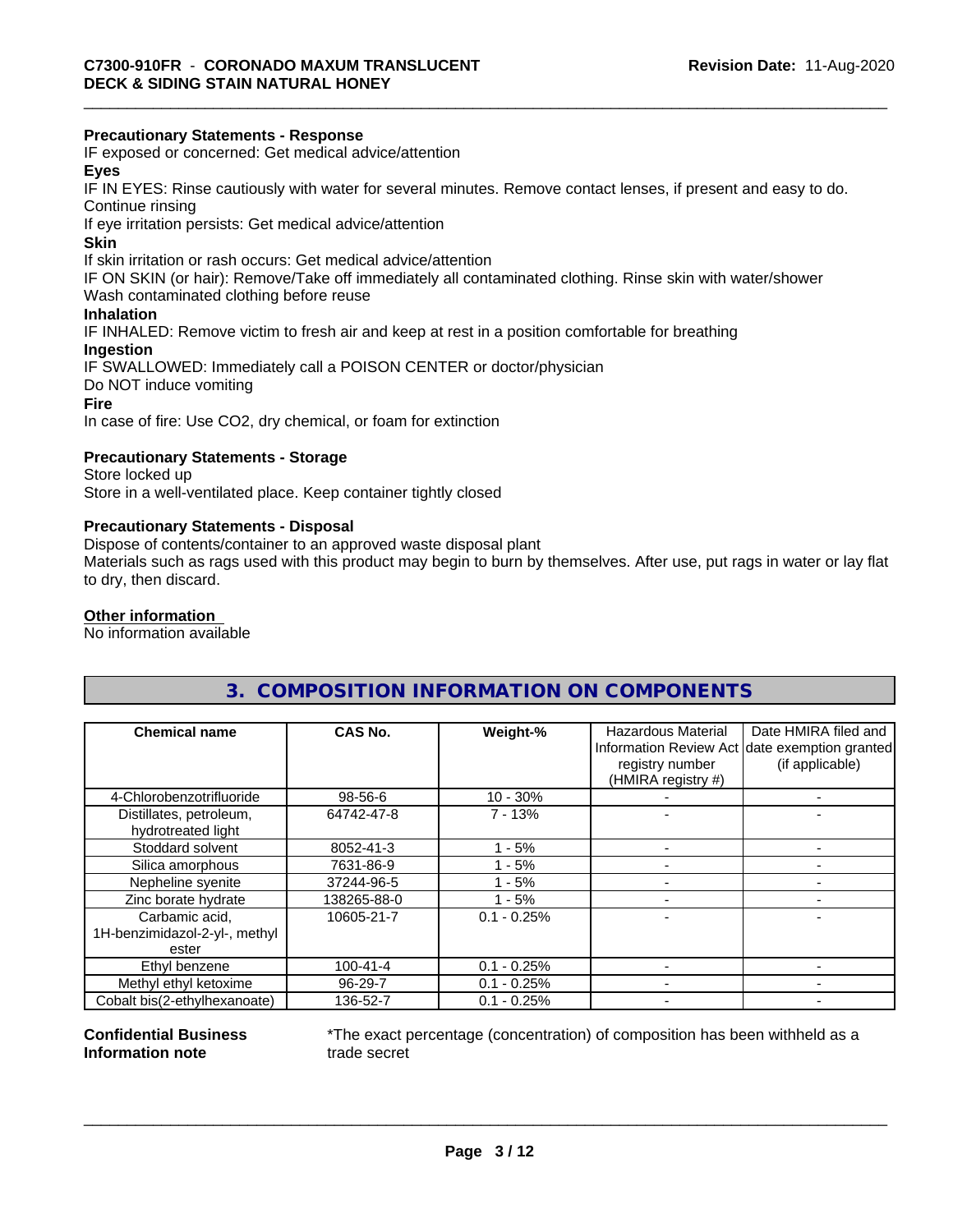and the control of the control of the control of the control of the control of the control of

J.

|                                        | 4. FIRST AID MEASURES                                                                                                                                                                                                                  |
|----------------------------------------|----------------------------------------------------------------------------------------------------------------------------------------------------------------------------------------------------------------------------------------|
| <b>General Advice</b>                  | If symptoms persist, call a physician. Show this safety data<br>sheet to the doctor in attendance.                                                                                                                                     |
| <b>Eye Contact</b>                     | Immediately flush with plenty of water. After initial flushing,<br>remove any contact lenses and continue flushing for at<br>least 15 minutes. Keep eye wide open while rinsing. If<br>symptoms persist, call a physician.             |
| <b>Skin Contact</b>                    | Wash off immediately with soap and plenty of water while<br>removing all contaminated clothes and shoes. If skin<br>irritation persists, call a physician. Wash clothing before<br>reuse. Destroy contaminated articles such as shoes. |
| <b>Inhalation</b>                      | Move to fresh air. If symptoms persist, call a physician.<br>If not breathing, give artificial respiration. Call a physician<br>immediately.                                                                                           |
| Ingestion                              | Clean mouth with water and afterwards drink plenty of<br>water. Do not induce vomiting without medical advice.<br>Never give anything by mouth to an unconscious person.<br>Consult a physician.                                       |
| <b>Protection Of First-Aiders</b>      | Use personal protective equipment.                                                                                                                                                                                                     |
| <b>Most Important Symptoms/Effects</b> | May cause allergic skin reaction.                                                                                                                                                                                                      |
| <b>Notes To Physician</b>              | Treat symptomatically.                                                                                                                                                                                                                 |
|                                        |                                                                                                                                                                                                                                        |

**5. FIRE-FIGHTING MEASURES 1999 THE SET IN A SET IN A SET IN A SET I**N A SET IN A SET IN A SET IN A SET IN A SET IN

| Foam, dry powder or water. Use extinguishing measures<br>that are appropriate to local circumstances and the<br>surrounding environment.                                                                                                               |
|--------------------------------------------------------------------------------------------------------------------------------------------------------------------------------------------------------------------------------------------------------|
| As in any fire, wear self-contained breathing apparatus<br>pressure-demand, MSHA/NIOSH (approved or equivalent)<br>and full protective gear.                                                                                                           |
| Combustible material. Closed containers may rupture if<br>exposed to fire or extreme heat. Keep product and empty<br>container away from heat and sources of ignition. Thermal<br>decomposition can lead to release of irritating gases and<br>vapors. |
| No.                                                                                                                                                                                                                                                    |
| Yes                                                                                                                                                                                                                                                    |
| 107<br>42                                                                                                                                                                                                                                              |
|                                                                                                                                                                                                                                                        |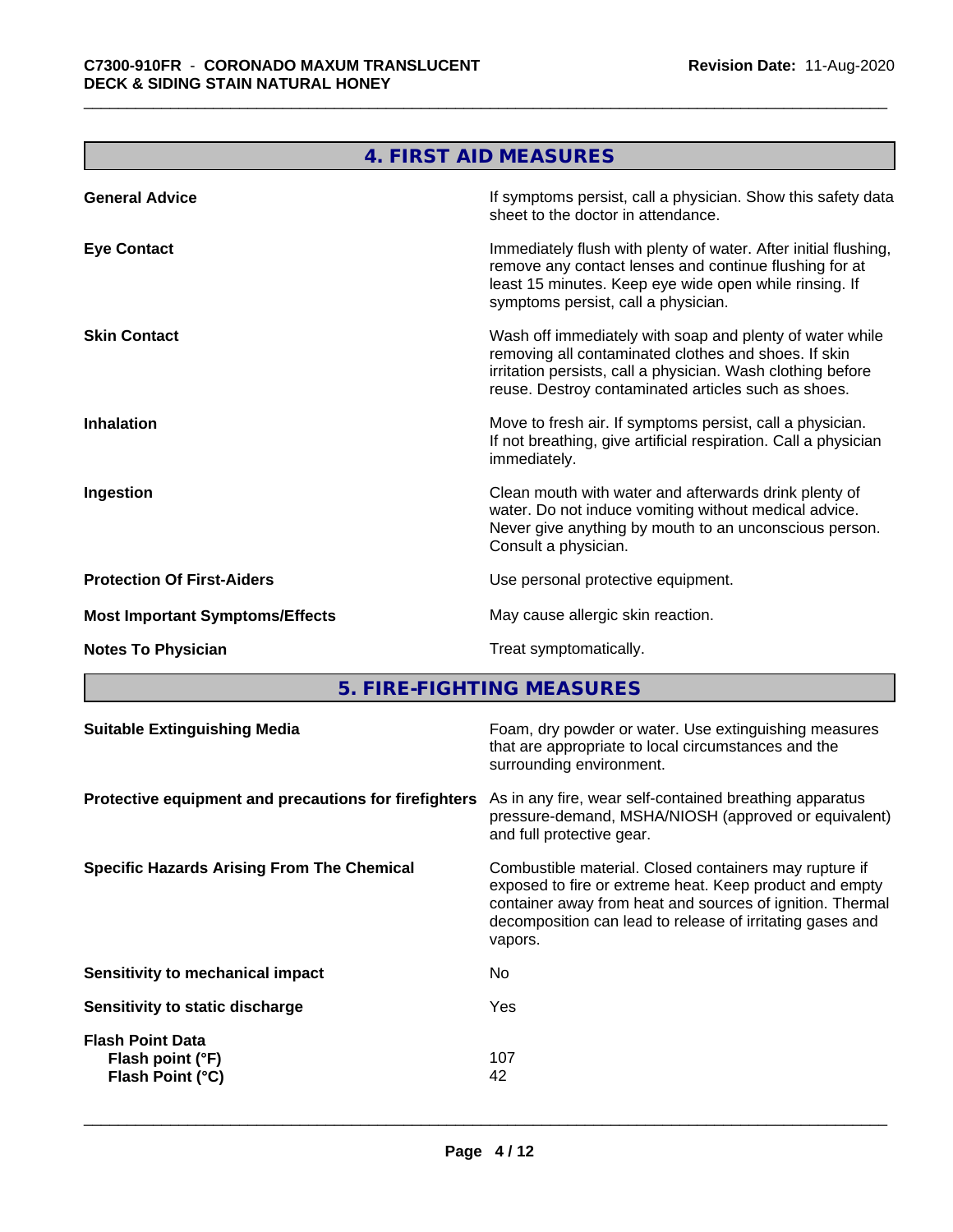| <b>Method</b>                                                 |                        | <b>PMCC</b>                    |                                |
|---------------------------------------------------------------|------------------------|--------------------------------|--------------------------------|
| <b>Flammability Limits In Air</b>                             |                        |                                |                                |
| Lower flammability limit:<br><b>Upper flammability limit:</b> |                        | Not available<br>Not available |                                |
| <b>NFPA</b><br>Health: 2                                      | <b>Flammability: 2</b> | <b>Instability: 0</b>          | <b>Special: Not Applicable</b> |
| <b>NFPA Legend</b>                                            |                        |                                |                                |

- 0 Not Hazardous
- 1 Slightly
- 
- 2 Moderate
- 3 High
- 4 Severe

*The ratings assigned are only suggested ratings, the contractor/employer has ultimate responsibilities for NFPA ratings where this system is used.*

*Additional information regarding the NFPA rating system is available from the National Fire Protection Agency (NFPA) at www.nfpa.org.*

**6. ACCIDENTAL RELEASE MEASURES**

| Use personal protective equipment. Remove all sources of<br>ignition.                                                                                                                                                                                                                                            |
|------------------------------------------------------------------------------------------------------------------------------------------------------------------------------------------------------------------------------------------------------------------------------------------------------------------|
| Prevent further leakage or spillage if safe to do so. Do not<br>allow material to contaminate ground water system.<br>Prevent product from entering drains. Do not flush into<br>surface water or sanitary sewer system. Local authorities<br>should be advised if significant spillages cannot be<br>contained. |
| See Section 12 for additional Ecological Information.                                                                                                                                                                                                                                                            |
| Dam up. Soak up with inert absorbent material. Pick up<br>and transfer to properly labeled containers. Clean<br>contaminated surface thoroughly.                                                                                                                                                                 |
|                                                                                                                                                                                                                                                                                                                  |

**7. HANDLING AND STORAGE**

| <b>Handling</b> | Use only in area provided with appropriate exhaust<br>ventilation. Do not breathe vapors or spray mist. Wear<br>personal protective equipment. Take precautionary<br>measures against static discharges. To avoid ignition of<br>vapors by static electricity discharge, all metal parts of the<br>equipment must be grounded. Keep away from open<br>flames, hot surfaces and sources of ignition. |
|-----------------|-----------------------------------------------------------------------------------------------------------------------------------------------------------------------------------------------------------------------------------------------------------------------------------------------------------------------------------------------------------------------------------------------------|
| <b>Storage</b>  | Keep containers tightly closed in a dry, cool and<br>well-ventilated place. Keep away from heat. Keep away<br>from open flames, hot surfaces and sources of ignition.<br>Keep in properly labeled containers. Keep out of the reach<br>of children.                                                                                                                                                 |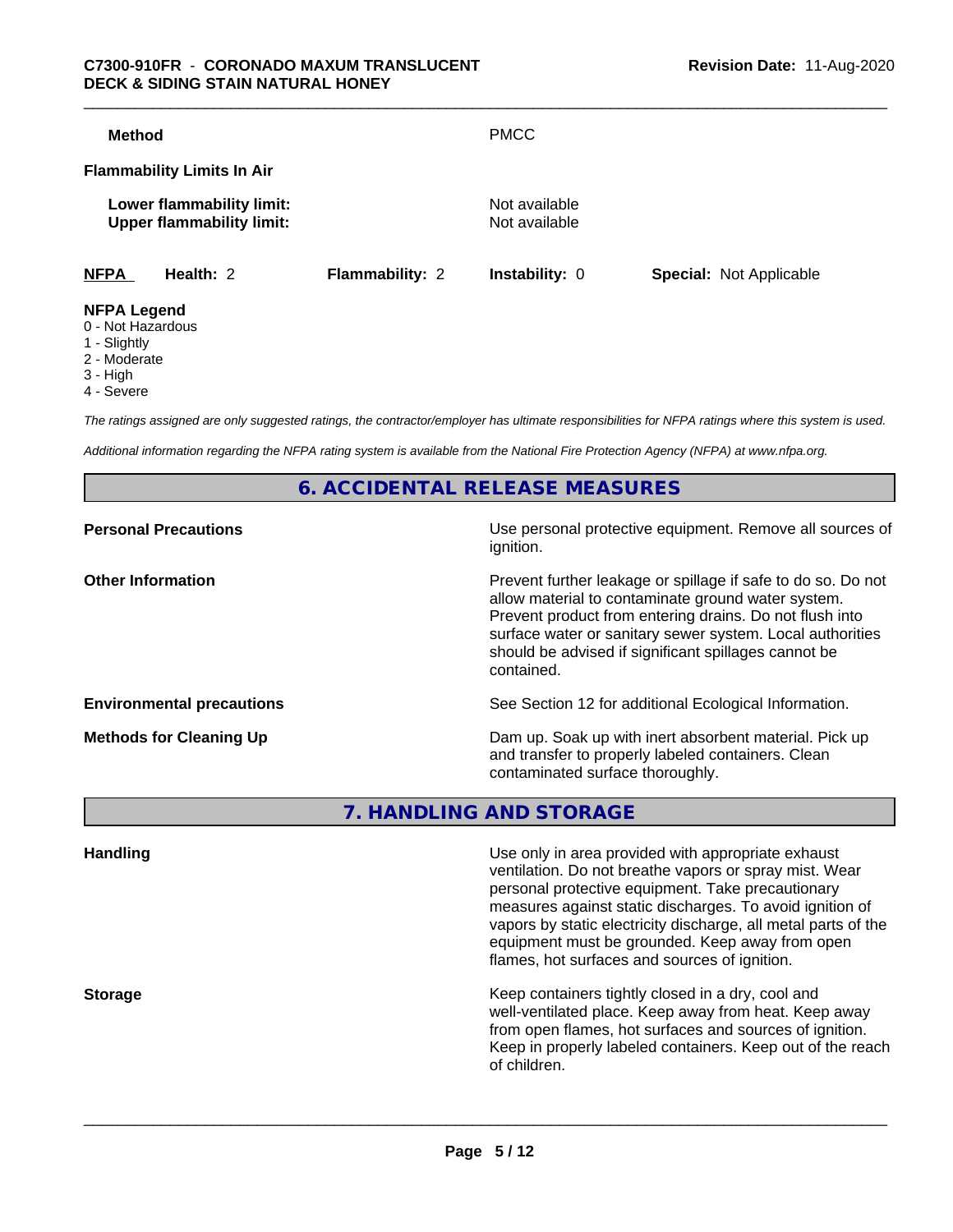**DANGER** - Rags, steel wool or waste soaked with this product may spontaneously catch fire if improperly discarded. Immediately after use, place rags, steel wool or waste in a sealed water-filled metal container.

**Incompatible Materials Incompatible with strong acids and bases and strong** oxidizing agents.

# **8. EXPOSURE CONTROLS/PERSONAL PROTECTION**

### **Exposure Limits**

| <b>Chemical name</b>     | <b>ACGIH TLV</b>    | <b>Alberta</b>                 | <b>British Columbia</b>      | <b>Ontario</b>                | Quebec                          |
|--------------------------|---------------------|--------------------------------|------------------------------|-------------------------------|---------------------------------|
| 4-Chlorobenzotrifluoride | TWA: 2.5 mg/m $3$ F | $2.5$ mg/m <sup>3</sup> - TWA  | $2.5 \text{ mg/m}^3$ - TWA   | $2.5 \text{ mg/m}^3$ - TWA    | $2.5 \text{ mg/m}^3$ - TWAEV    |
| Distillates, petroleum,  | N/E                 | N/E                            | $200 \text{ mg/m}^3$ - TWA   | N/E                           | N/E                             |
| hydrotreated light       |                     |                                | Skin absorption can          |                               |                                 |
|                          |                     |                                | contribute to overall        |                               |                                 |
|                          |                     |                                | exposure.                    |                               |                                 |
| Stoddard solvent         | TWA: 100 ppm        | 100 ppm - TWA                  | 290 mg/m $3$ - TWA           | $525$ mg/m <sup>3</sup> - TWA | 100 ppm - TWAEV                 |
|                          |                     | $572$ mg/m <sup>3</sup> - TWA  | 580 mg/m <sup>3</sup> - STEL |                               | $525$ mg/m <sup>3</sup> - TWAEV |
| Nepheline syenite        | N/E                 | N/E                            | N/E                          | 10 mg/m $3$ - TWA             | N/E                             |
| Ethyl benzene            | TWA: 20 ppm         | 100 ppm - TWA                  | 20 ppm - TWA                 | 20 ppm - TWA                  | 100 ppm - TWAEV                 |
|                          |                     | 434 mg/m $3$ - TWA             |                              |                               | 434 mg/m <sup>3</sup> - TWAEV   |
|                          |                     | 125 ppm - STEL                 |                              |                               | 125 ppm - STEV                  |
|                          |                     | $543$ mg/m <sup>3</sup> - STEL |                              |                               | $543$ mg/m <sup>3</sup> - STEV  |

#### **Legend**

ACGIH - American Conference of Governmental Industrial Hygienists Alberta - Alberta Occupational Exposure Limits British Columbia - British Columbia Occupational Exposure Limits Ontario - Ontario Occupational Exposure Limits Quebec - Quebec Occupational Exposure Limits N/E - Not established

# **Personal Protective Equipment**

**Engineering Measures Ensure** Ensure adequate ventilation, especially in confined areas.

**Eye/Face Protection** Safety glasses with side-shields. If splashes are likely to occur, wear: Tightly fitting safety goggles **Skin Protection Skin Protection Skin Protective gloves.** Long sleeved clothing. Protective gloves. **Respiratory Protection Number 1** (Use only with adequate ventilation. In operations where exposure limits are exceeded, use a NIOSH approved respirator that has been selected by a technically qualified person for the specific work conditions. When spraying the product or applying in confined areas, wear a NIOSH approved respirator specified for paint spray or organic vapors.

**Hygiene Measures Avoid contact with skin, eyes and clothing. Remove and Avoid contact with skin, eyes and clothing. Remove and** wash contaminated clothing before re-use. Wash thoroughly after handling. When using do not eat, drink or smoke.

# **9. PHYSICAL AND CHEMICAL PROPERTIES**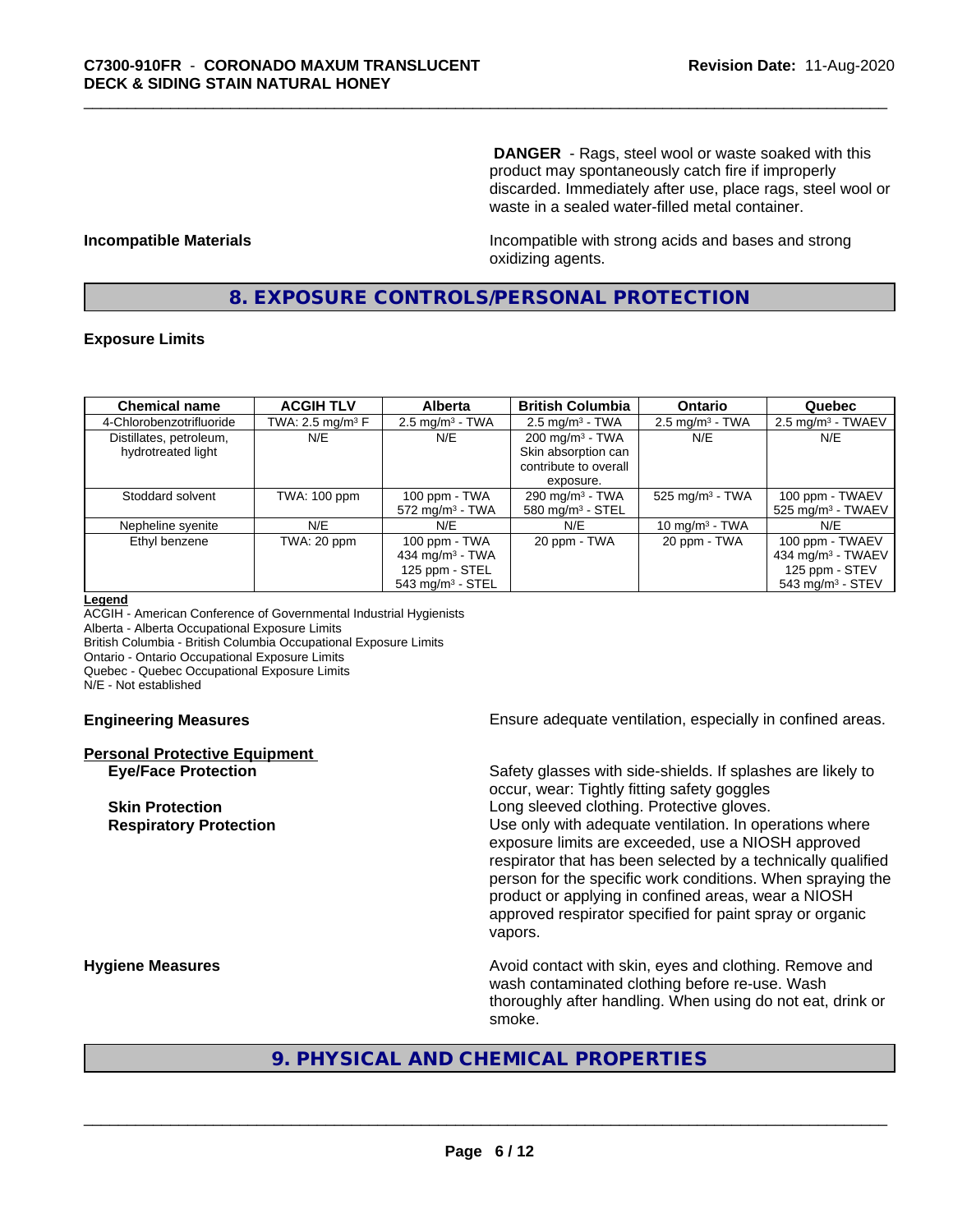**Appearance** liquid and **a liquid development of the set of the set of the set of the set of the set of the set of the set of the set of the set of the set of the set of the set of the set of the set of the set of the set Odor** solvent **Odor Threshold** No information available **Density (Ibs/gal)** 9.2 - 9.3<br> **Specific Gravity** 1.10 - 1.12 **Specific Gravity**<br>pH **Viscosity (cps)** No information available **Solubility(ies)** No information available **Water solubility** No information available **Evaporation Rate No information available No information available Vapor pressure** No information available **Vapor density No information available No** information available **Wt. % Solids** 55 - 65<br> **Vol. % Solids** 50 - 60 **Vol. % Solids** 50 - 60 **Wt. % Volatiles Vol. % Volatiles** 40 - 50 **VOC Regulatory Limit (g/L)** <250 **Boiling Point (°F)** 279 **Boiling Point (°C)** 137<br> **Preezing point (°F)** No interval 137 **Freezing Point (°C)** and **COV** No information available **Flash point (°F)** 107 **Flash Point (°C)** 42 **Method** PMCC **Flammability (solid, gas)**<br> **Commability limit:**<br>
Upper flammability limit:<br>
Not applicable **Upper flammability limit:**<br> **Lower flammability limit:**<br>
Not applicable<br>
Not applicable **Lower flammability limit:**<br> **Autoianition Temperature (°F)** Not applicable Not applicable not a Not applicable **Autoignition Temperature (°F) Autoignition Temperature (°C)** No information available **Decomposition Temperature (°F)** No information available **Decomposition Temperature (°C)** No information available **Partition coefficient** No information available

**No information available No information available** 

# **10. STABILITY AND REACTIVITY**

| <b>Reactivity</b>                         | Not Applicable                                                                           |
|-------------------------------------------|------------------------------------------------------------------------------------------|
| <b>Chemical Stability</b>                 | Stable under normal conditions. Hazardous polymerisation<br>does not occur.              |
| <b>Conditions to avoid</b>                | Keep away from open flames, hot surfaces, static<br>electricity and sources of ignition. |
| <b>Incompatible Materials</b>             | Incompatible with strong acids and bases and strong<br>oxidizing agents.                 |
| <b>Hazardous Decomposition Products</b>   | Thermal decomposition can lead to release of irritating<br>gases and vapors.             |
| <b>Possibility of hazardous reactions</b> | None under normal conditions of use.                                                     |

# **11. TOXICOLOGICAL INFORMATION**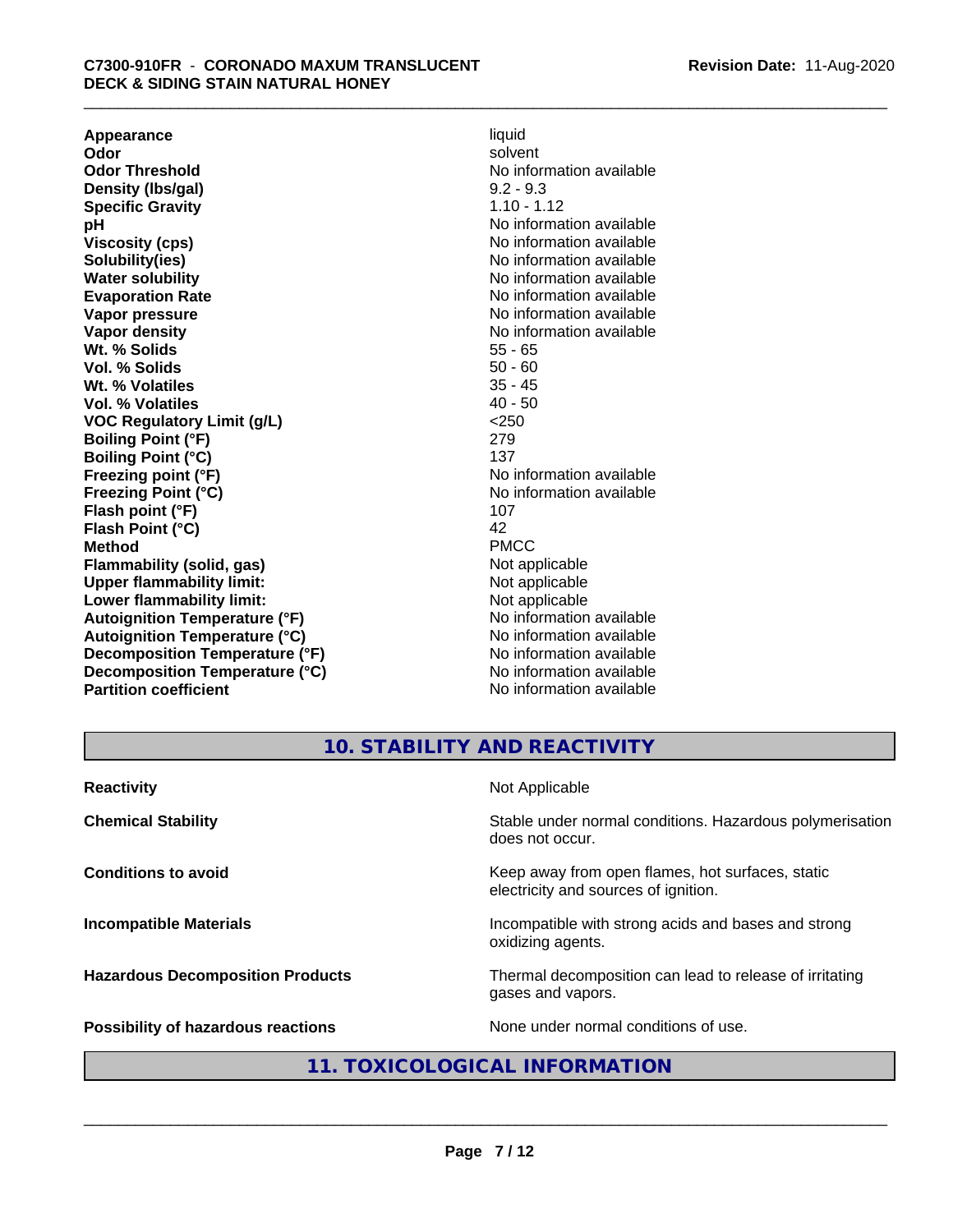| <b>Product Information</b><br>Information on likely routes of exposure                     |                                                                                                                                                                                                                                                                                                                                    |
|--------------------------------------------------------------------------------------------|------------------------------------------------------------------------------------------------------------------------------------------------------------------------------------------------------------------------------------------------------------------------------------------------------------------------------------|
| <b>Principal Routes of Exposure</b>                                                        | Eye contact, skin contact and inhalation.                                                                                                                                                                                                                                                                                          |
| <b>Acute Toxicity</b><br><b>Product Information</b>                                        | Repeated or prolonged exposure to organic solvents may<br>lead to permanent brain and nervous system damage.<br>Intentional misuse by deliberately concentrating and<br>inhaling vapors may be harmful or fatal.                                                                                                                   |
| Symptoms related to the physical, chemical and toxicological characteristics               |                                                                                                                                                                                                                                                                                                                                    |
| <b>Symptoms</b>                                                                            | No information available                                                                                                                                                                                                                                                                                                           |
| Delayed and immediate effects as well as chronic effects from short and long-term exposure |                                                                                                                                                                                                                                                                                                                                    |
| Eye contact                                                                                | Contact with eyes may cause irritation.                                                                                                                                                                                                                                                                                            |
| <b>Skin contact</b>                                                                        | May cause skin irritation and/or dermatitis. Prolonged skin<br>contact may defat the skin and produce dermatitis.                                                                                                                                                                                                                  |
| <b>Inhalation</b>                                                                          | High vapor / aerosol concentrations are irritating to the<br>eyes, nose, throat and lungs and may cause headaches,                                                                                                                                                                                                                 |
| Ingestion                                                                                  | dizziness, drowsiness, unconsciousness, and other central<br>nervous system effects.<br>Ingestion may cause irritation to mucous membranes.<br>Small amounts of this product aspirated into the<br>respiratory system during ingestion or vomiting may cause<br>mild to severe pulmonary injury, possibly progressing to<br>death. |
| <b>Sensitization</b>                                                                       | May cause an allergic skin reaction.                                                                                                                                                                                                                                                                                               |
| <b>Neurological Effects</b>                                                                | No information available.                                                                                                                                                                                                                                                                                                          |
| <b>Mutagenic Effects</b>                                                                   | Suspected of causing genetic defects.                                                                                                                                                                                                                                                                                              |
| <b>Reproductive Effects</b>                                                                | May damage fertility or the unborn child.                                                                                                                                                                                                                                                                                          |
| <b>Developmental Effects</b>                                                               | No information available.                                                                                                                                                                                                                                                                                                          |
| <b>Target organ effects</b>                                                                | No information available.                                                                                                                                                                                                                                                                                                          |
| <b>STOT - single exposure</b><br><b>STOT - repeated exposure</b>                           | No information available.<br>No information available.                                                                                                                                                                                                                                                                             |
| Other adverse effects                                                                      | No information available.                                                                                                                                                                                                                                                                                                          |
| <b>Aspiration Hazard</b>                                                                   | May be harmful if swallowed and enters airways. Small                                                                                                                                                                                                                                                                              |
|                                                                                            | amounts of this product aspirated into the respiratory                                                                                                                                                                                                                                                                             |
|                                                                                            | system during ingestion or vomiting may cause mild to                                                                                                                                                                                                                                                                              |
|                                                                                            | severe pulmonary injury, possibly progressing to death.                                                                                                                                                                                                                                                                            |

# **Numerical measures of toxicity**

**The following values are calculated based on chapter 3.1 of the GHS document**

| <b>ATEmix (oral)</b>   | 22125 mg/kg |
|------------------------|-------------|
| <b>ATEmix (dermal)</b> | 5234 mg/kg  |

# **Component Information**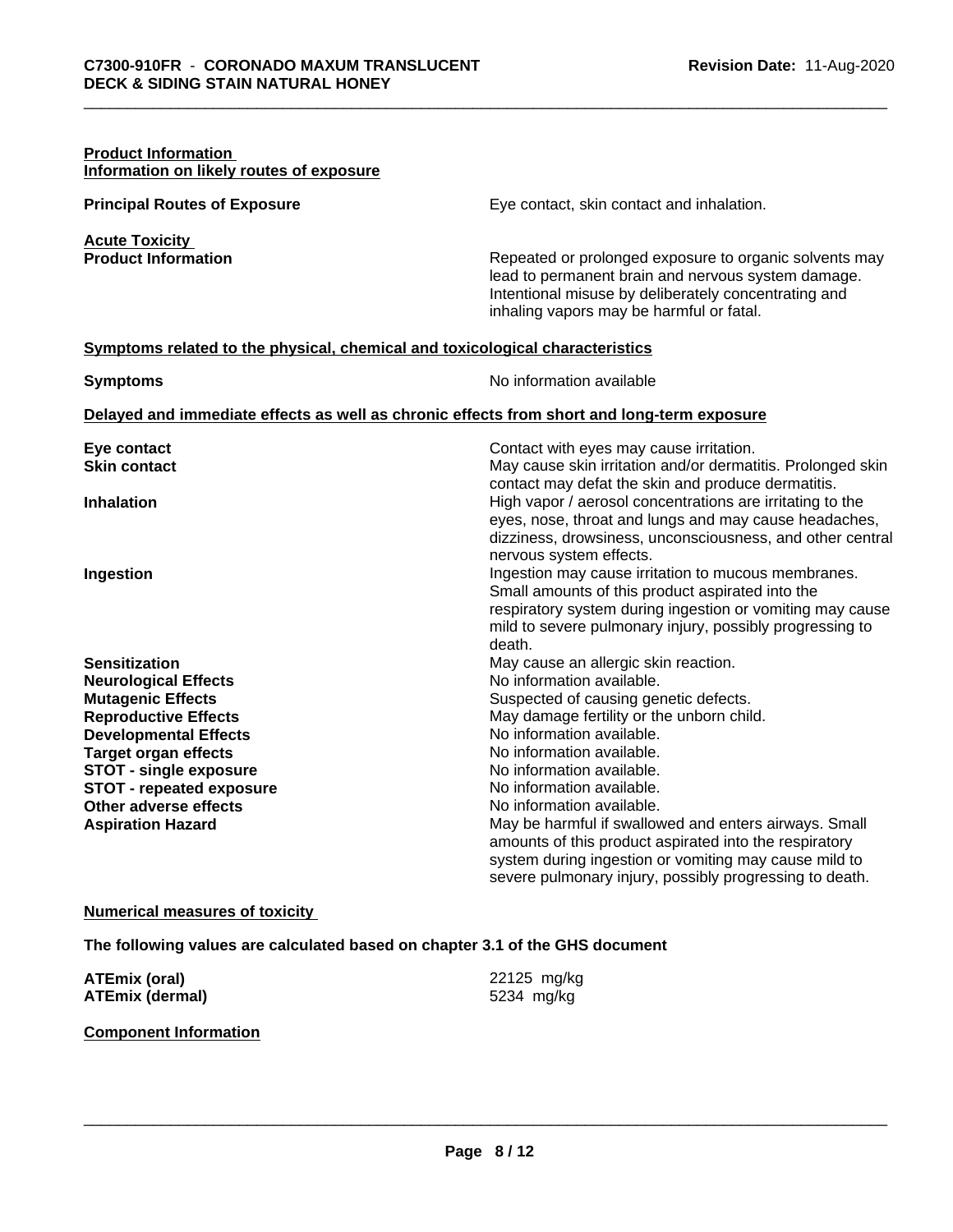# \_\_\_\_\_\_\_\_\_\_\_\_\_\_\_\_\_\_\_\_\_\_\_\_\_\_\_\_\_\_\_\_\_\_\_\_\_\_\_\_\_\_\_\_\_\_\_\_\_\_\_\_\_\_\_\_\_\_\_\_\_\_\_\_\_\_\_\_\_\_\_\_\_\_\_\_\_\_\_\_\_\_\_\_\_\_\_\_\_\_\_\_\_ **C7300-910FR** - **CORONADO MAXUM TRANSLUCENT DECK & SIDING STAIN NATURAL HONEY**

| Chemical name                                                       | Oral LD50                                    | Dermal LD50                                                      | <b>Inhalation LC50</b>  |
|---------------------------------------------------------------------|----------------------------------------------|------------------------------------------------------------------|-------------------------|
| 4-Chlorobenzotrifluoride<br>$98 - 56 - 6$                           | $= 13$ g/kg (Rat)                            | $> 2$ mL/kg (Rabbit)                                             | $= 33$ mg/L (Rat) 4 h   |
| Distillates, petroleum, hydrotreated<br>light<br>64742-47-8         | $>$ 5000 mg/kg (Rat)                         | $>$ 2000 mg/kg (Rabbit)                                          | $> 5.2$ mg/L (Rat) 4 h  |
| Silica amorphous<br>7631-86-9                                       | $= 7900$ mg/kg (Rat)                         | $>$ 2000 mg/kg (Rabbit)                                          | $> 2.2$ mg/L (Rat) 1 h  |
| Carbamic acid,<br>1H-benzimidazol-2-yl-, methyl ester<br>10605-21-7 | $>$ 5050 mg/kg (Rat)<br>$= 6400$ mg/kg (Rat) | $> 10000$ mg/kg (Rabbit) = 2 g/kg<br>$Rat$ = 8500 mg/kg (Rabbit) |                         |
| Ethyl benzene<br>$100 - 41 - 4$                                     | $= 3500$ mg/kg (Rat)                         | $= 15400$ mg/kg (Rabbit)                                         | $= 17.4$ mg/L (Rat) 4 h |
| Methyl ethyl ketoxime<br>96-29-7                                    | $= 930$ mg/kg (Rat)                          | 1000 - 1800 mg/kg (Rabbit)                                       | > 4.83 mg/L (Rat) 4 h   |
| Cobalt bis(2-ethylhexanoate)<br>136-52-7                            | ٠                                            | $>$ 5000 mg/kg (Rabbit)                                          | $> 10$ mg/L (Rat) 1 h   |

# **Chronic Toxicity**

#### **Carcinogenicity**

*The information below indicateswhether each agency has listed any ingredient as a carcinogen:.*

| <b>Chemical name</b>         | <b>IARC</b>                    | <b>NTP</b>                   |
|------------------------------|--------------------------------|------------------------------|
|                              | 2B - Possible Human Carcinogen |                              |
| Ethyl benzene                |                                |                              |
|                              | 2B - Possible Human Carcinogen | Reasonably Anticipated Human |
| Cobalt bis(2-ethylhexanoate) |                                | Carcinoɑen                   |

• Cobalt and cobalt compounds are listed as possible human carcinogens by IARC (2B). However, there is inadequate evidence of the carcinogenicity of cobalt and cobalt compounds in humans.

#### **Legend**

IARC - International Agency for Research on Cancer NTP - National Toxicity Program

OSHA - Occupational Safety & Health Administration

**12. ECOLOGICAL INFORMATION**

# **Ecotoxicity Effects**

The environmental impact of this product has not been fully investigated.

# **Product Information**

# **Acute Toxicity to Fish**

No information available

# **Acute Toxicity to Aquatic Invertebrates**

No information available

### **Acute Toxicity to Aquatic Plants**

No information available

# **Persistence / Degradability**

No information available.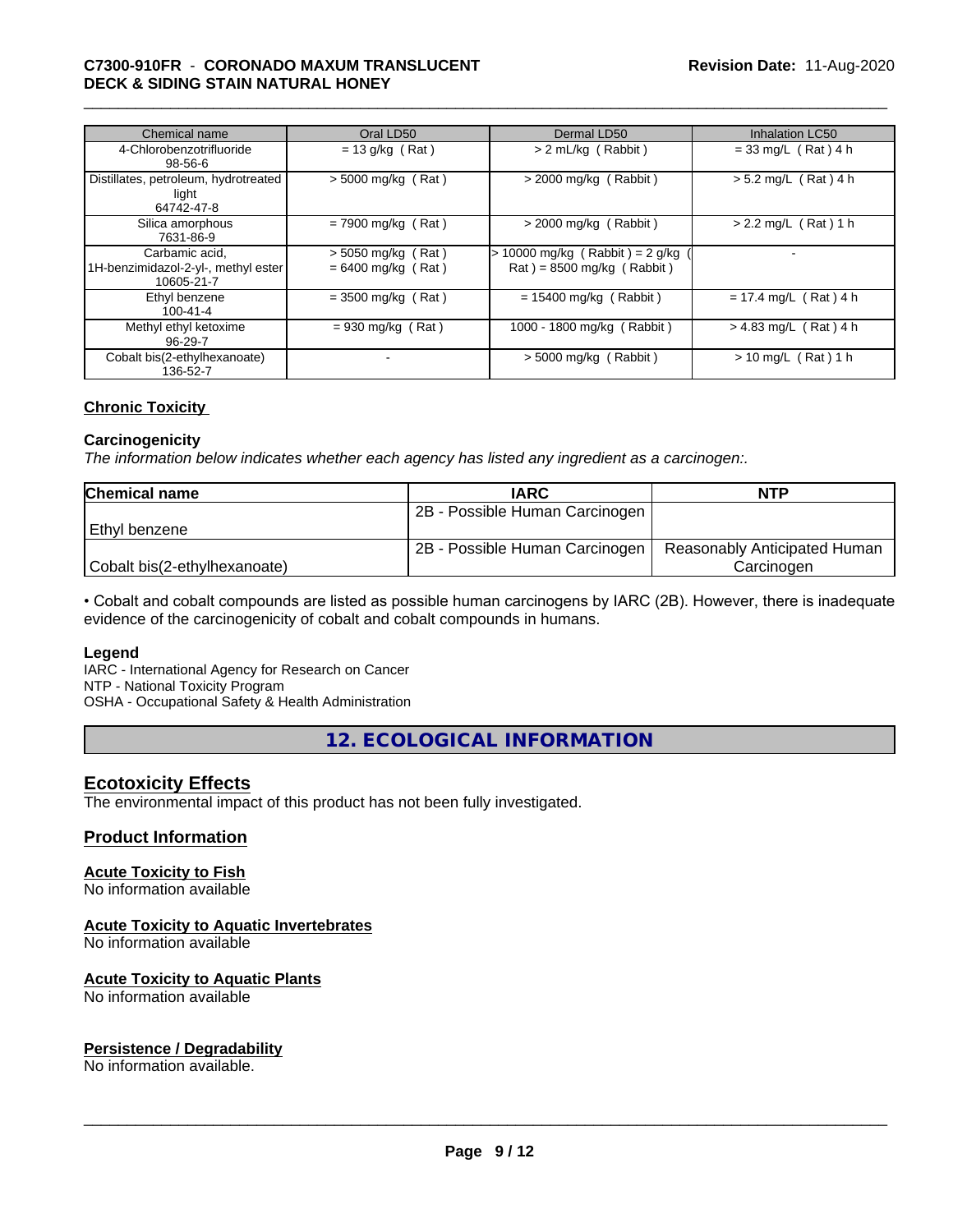#### **Bioaccumulation**

There is no data for this product.

**Mobility in Environmental Media** No information available.

# **Ozone**

No information available

# **Component Information**

### **Acute Toxicity to Fish**

Carbamic acid, 1H-benzimidazol-2-yl-, methyl ester LC50: 1.5 mg/L (Rainbow Trout - 96 hr.) Ethyl benzene LC50: 12.1 mg/L (Fathead Minnow - 96 hr.) Methyl ethyl ketoxime LC50: 48 mg/L (Bluegill sunfish - 96 hr.)

# **Acute Toxicity to Aquatic Invertebrates**

Carbamic acid, 1H-benzimidazol-2-yl-, methyl ester LC50: 0.22 mg/L (water flea - 48 hr.) Ethyl benzene EC50: 1.8 mg/L (Daphnia magna - 48 hr.) Methyl ethyl ketoxime EC50: 750 mg/L (Daphnia magna - 48 hr.)

# **Acute Toxicity to Aquatic Plants**

Ethyl benzene EC50: 4.6 mg/L (Green algae (Scenedesmus subspicatus), 72 hrs.)

|                                | 13. DISPOSAL CONSIDERATIONS                                                                                                                                                                                                           |
|--------------------------------|---------------------------------------------------------------------------------------------------------------------------------------------------------------------------------------------------------------------------------------|
| <b>Waste Disposal Method</b>   | Dispose of in accordance with federal, state, provincial, and local regulations.<br>Local requirements may vary, consult your sanitation department or<br>state-designated environmental protection agency for more disposal options. |
| <b>Empty Container Warning</b> | Emptied containers may retain product residue. Follow label warnings even after<br>container is emptied. Residual vapors may explode on ignition.                                                                                     |
|                                | 14. TRANSPORT INFORMATION                                                                                                                                                                                                             |

**TDG**<br>**Proper Shipping Name** PAINT **Proper Shipping Name**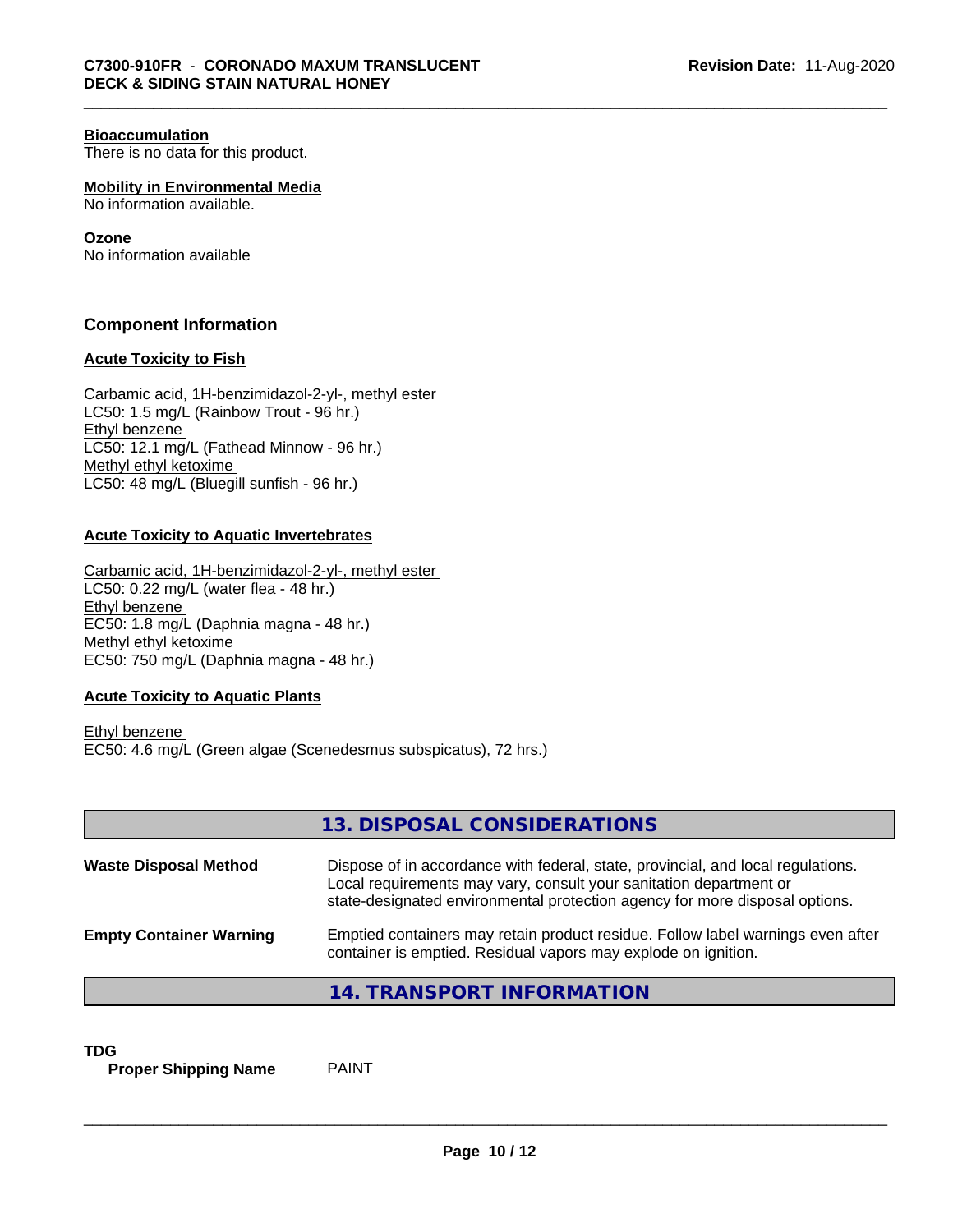| <b>Hazard class</b>  |                       |
|----------------------|-----------------------|
| UN-No.               | UN1263                |
| <b>Packing Group</b> | Ш                     |
| <b>Description</b>   | UN1263, PAINT, 3, III |

In Canada, Class 3 flammable liquids may be reclassified as non-regulated for domestic ground transportation if they meet the requirements of TDG General Exemption SOR/2008-34.

| ICAO / IATA | Contact the preparer for further information. |
|-------------|-----------------------------------------------|
|-------------|-----------------------------------------------|

| <b>IMDG / IMO</b> | Contact the preparer for further information. |
|-------------------|-----------------------------------------------|
|-------------------|-----------------------------------------------|

# **15. REGULATORY INFORMATION**

# **International Inventories**

| <b>TSCA: United States</b> | Yes - All components are listed or exempt. |
|----------------------------|--------------------------------------------|
| <b>DSL: Canada</b>         | Yes - All components are listed or exempt. |

# **National Pollutant Release Inventory (NPRI)**

### **NPRI Parts 1- 4**

This product contains the following Parts 1-4 NPRI chemicals:

| <b>Chemical name</b> | CAS No.       | Weight-% | <b>NPRI Parts 1-4</b> |
|----------------------|---------------|----------|-----------------------|
| Ethyl benzene        | $00 - 41 - 4$ | $-0.25%$ | ∟isted                |

### **NPRI Part 5**

This product contains the following NPRI Part 5 Chemicals:

| Chemical name                        | CAS No.    | Weight-% | <b>NPRI Part 5</b> |
|--------------------------------------|------------|----------|--------------------|
| Distillates, petroleum, hydrotreated | 64742-47-8 | 13%      | Listed             |
| light                                |            |          |                    |
| Stoddard solvent                     | 8052-41-3  | - 5%     | Listed             |

# **WHMIS Regulatory Status**

This product has been classified in accordance with the hazard criteria of the Hazardous Products Regulations (HPR) and the SDS contains all the information required by the HPR.

| $HMIS -$                                                                                                                        | Health: $2^*$ | <b>Flammability: 2</b> | <b>Reactivity: 0</b> | PPE: - |  |
|---------------------------------------------------------------------------------------------------------------------------------|---------------|------------------------|----------------------|--------|--|
| <b>HMIS Legend</b><br>0 - Minimal Hazard<br>1 - Slight Hazard<br>2 - Moderate Hazard<br>3 - Serious Hazard<br>4 - Severe Hazard |               |                        |                      |        |  |
|                                                                                                                                 |               |                        |                      |        |  |